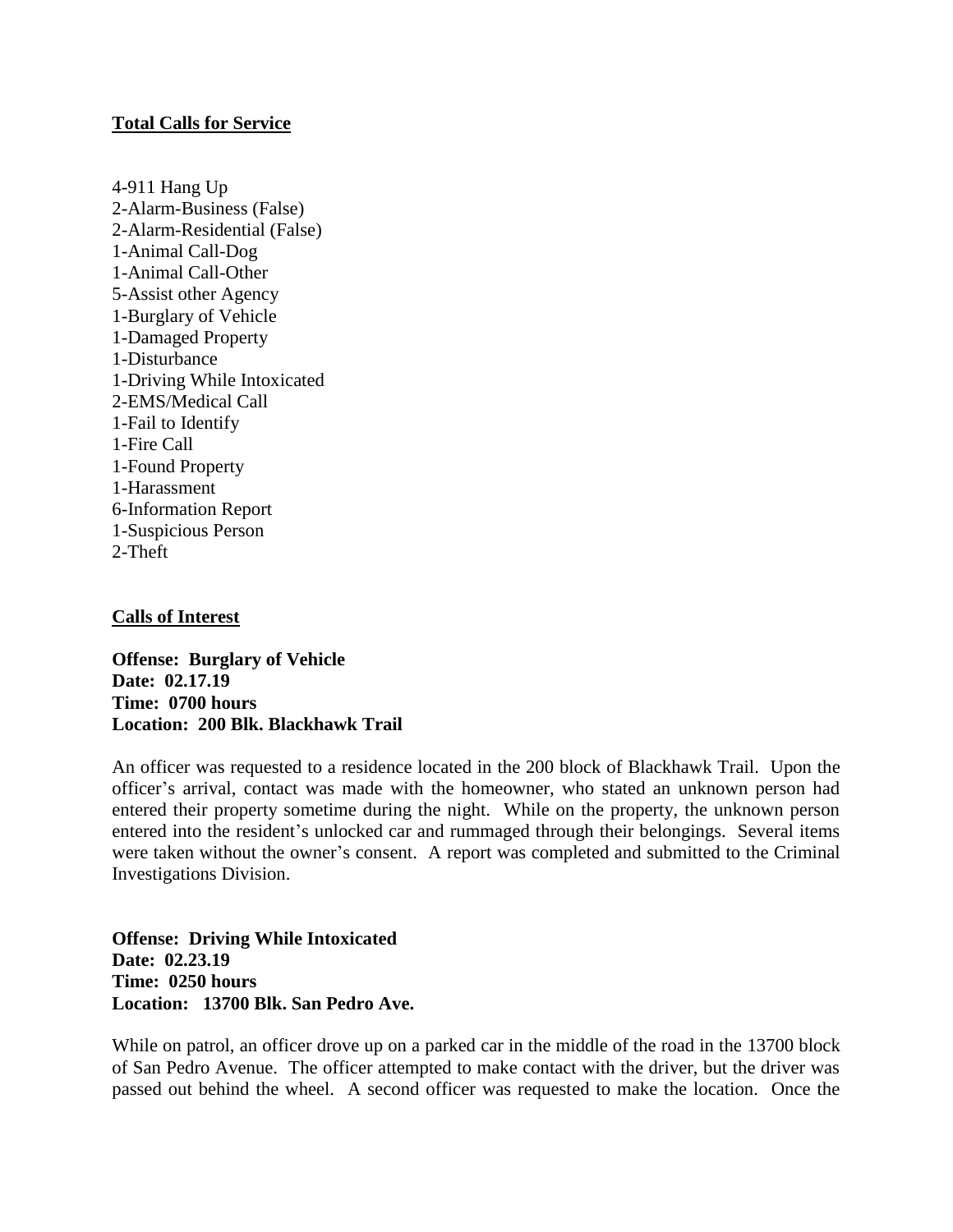second officer was on scene, the driver was woken up and removed from the vehicle. Officers detected a strong odor of an alcoholic beverage coming from the driver. The driver submitted to Standardized Field Sobriety Tests, which indicated the driver was intoxicated. Subsequently, the driver was arrested for Driving While Intoxicated. The driver was taken to the Bexar County Magistrate's officer where a breath specimen was obtained, which confirmed the driver's blood alcohol level was greater than the legal 0.08.

**Offense: Fail to Identify Date: 02.24.19 Time: 0110 hours Location: 200 Blk. W. Bitters Rd.**

An officer made a traffic stop for on a speeding vehicle in the 200 block of West Bitters Road. Upon the officer's contact with the driver, the driver's license and insurance was requested. The driver ignored the request the officer and took out a cell phone. The driver eventually stated they were getting their license and insurance from their phone, but the driver never pushed any buttons or used the phone, only held it. After several more attempt by the officer to obtain the driver's license and insurance, the officer opened the driver's door and removed the driver from the vehicle. The driver was detained with handcuffs while the officer searched the driver for identification. The driver's wallet was located and their identity established. The driver was issued a citation for the speeding violation, as well as a summons for Failure to Identify. The driver advised the officer that there was not current insurance on the vehicle. At that time, the driver's spouse was contacted to make the location and pick up the driver as the vehicle would be impounded.

**Offense: Theft Date: 02.25.19 Time: 1750 hours Location: 15700 Blk. San Pedro Ave.**

An officer was dispatched to a local business located in the 15700 block of San Pedro Ave. The officer responded to the location and contacted the manager, who stated an unknown person had taken several vehicle tires from the location without paying for them. The manager provided a vehicle description of a possible suspect vehicle as well as a property receipt for the stolen tires. A report was completed and forwarded to the Criminal Investigations Division.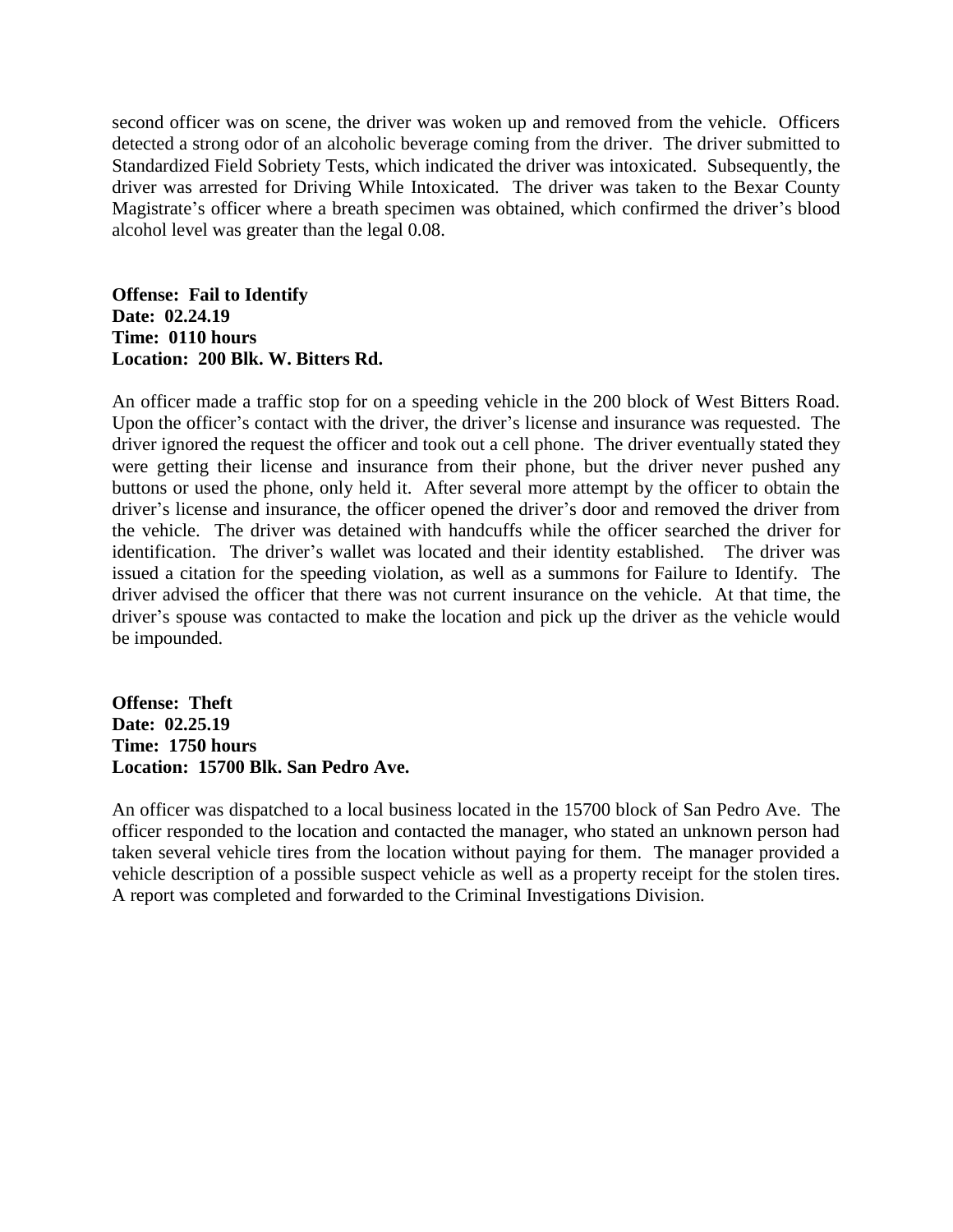**Offense: Damaged Property Date: 02.26.19 Time: 1355 hours Location: 100 Blk. Hill Country Lane**

A resident located in the 100 block of Hill Country Lane contacted the police department and requested an officer for a damaged property report. Upon arriving at the residence, the homeowner showed the officer some sections of their exterior fence that appeared to have been hit by a vehicle. The fence posts and fencing material were damages in two locations. The officer photographed the damaged and completed a report of the damaged property. The report was forwarded to the Criminal Investigations Division.

**Offense: Theft Date: 02.27.19 Time: 1331 hours Location: 400 Blk. Tower Drive**

An officer was dispatched to a residence located in the 400 block of Tower Drive. Upon arriving at the residence, the officer contacted the residents, who advised an individual had come to the property and offered to blacktop their driveway. The homeowners agreed on a price and issued the laborer a check for the service. According to the residents, once the laborer received the check, they stopped working and went to the bank. According to the residents, the laborer never returned. Later in the day, the residents contacted the company the laborer claimed to work for and learned that the laborer had lied and was not employed by the company as advertised. A report was completed and forwarded to the Criminal Investigations Division

**Offense: Disturbance - Noise Date: 03.02.19 Time: 2203 hours Location: 100 Blk. Winding way**

Officers were dispatched to a disturbance – noise coming from a residence in the 100 block of Winding Way. Upon officers' arrival, several vehicles were observed parked in the right away and alongside the road. Some of the vehicles were partially blocking the lanes of traffic causing a traffic hazard. Contact was made with the home owner where the noise disturbance was coming from. The resident apologized for the noise and vehicle parking issues and stated they would send out the guests to move their vehicles. Once the noise disturbance and traffic hazards were illuminated, the officers' returned to service.